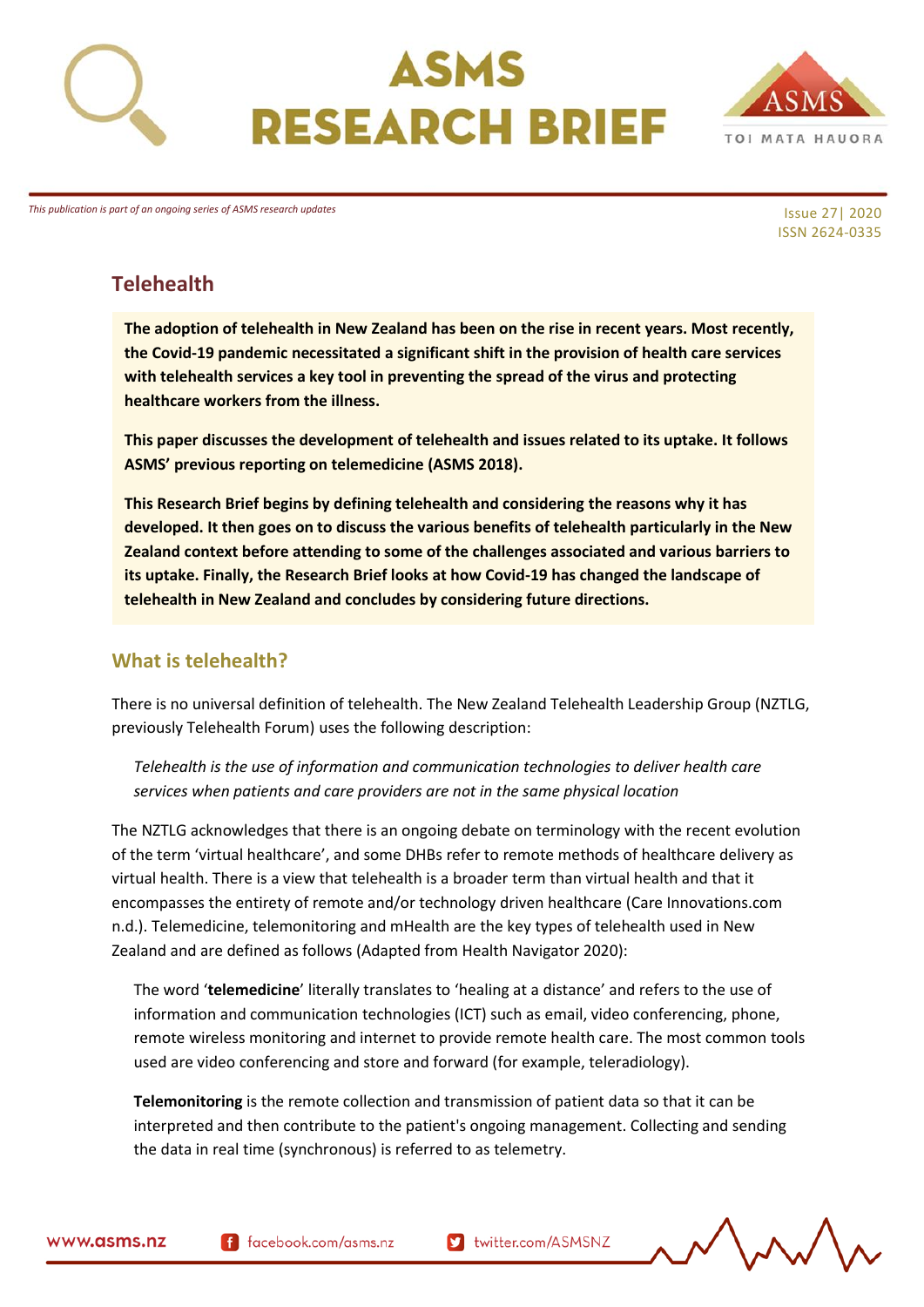Mobile Health (**mHealth**) is the use of mobile communication devices to deliver health services and information using devices such as smart phones and wearable monitors.

## **Drivers and benefits of telehealth**

The drivers for telehealth are both technological and non-technological (Norris, 2002 cited in Lucas, Day et al. 2016 p6). The capabilities afforded by ICT, network and telecommunications infrastructure have enabled telemedicine video consultations with patients and remote monitoring of patients' conditions. Secure video consultations can be used by specialists in urban hospitals to assess critically ill patients presenting to rural hospitals. Telehealth technology can be used by patients at home to take their own vital sign measurements (blood pressure, heart rate, and blood sugars) enabling the patient's medical team to assess the data remotely and monitor changes.

Non-technological drivers include the lack of access to healthcare and specialist services due to geographical isolation, potential cost-savings, and to improve the range and quality of available health services. Challenges facing healthcare systems such as ageing and rising populations, increased life expectancy and an increase in chronic disease have contributed to an investment in telehealth as a means of increasing patient access and improving care (Field and Butler 2018).

The Medical Council asserts that telehealth enables patients in isolated locations to receive necessary care, provides patients with more convenient access to care, allows for more comprehensive delivery of services after-hours, and allows for more efficient use of precious health resources (MCNZ 2020). There are differing views regarding the cost effectiveness of telehealth that are discussed later in this paper.

The Ministry of Health's digital health framework guides the use of digital technologies and data "to support a strong and equitable public health and disability system" (MoH 2020). The framework does not take a directive approach to implementing digital health services. Instead, it allows agencies to make "good decisions that move the sector in the right direction at the right pace", and emphasises that agencies are responsible for planning and implementing specific digital health services (including telehealth) as part of their own strategic and operational plans.

The uptake of telehealth is occurring through various efforts at local and regional levels rather than being centrally led. However, the recent review of the New Zealand health and disability system may potentially lead to more central involvement in the development of telehealth tools and services in the future. The review proposes that a new crown entity, provisionally called Health NZ, would be responsible for leading health and disability services delivery in New Zealand.

At present, NZTLG (formed in 2011) is the key promoter of telehealth as an enabler of change in healthcare delivery. It was funded by the then National Health IT Board (NHITB) and its establishment was timed to maximise the benefits of the Government's broadband programme. The NZTLG is now funded by the Ministry of Health and is led by a leadership group that includes clinicians, consumers, policymakers, planning and funding managers, ICT experts and industry representatives (Telehealth 2020a). In May 2020, the NZTLG published the results of its second survey of telehealth activity in New Zealand's 20 district health boards (DHBs). The survey was carried out between October 2018 and March 2019.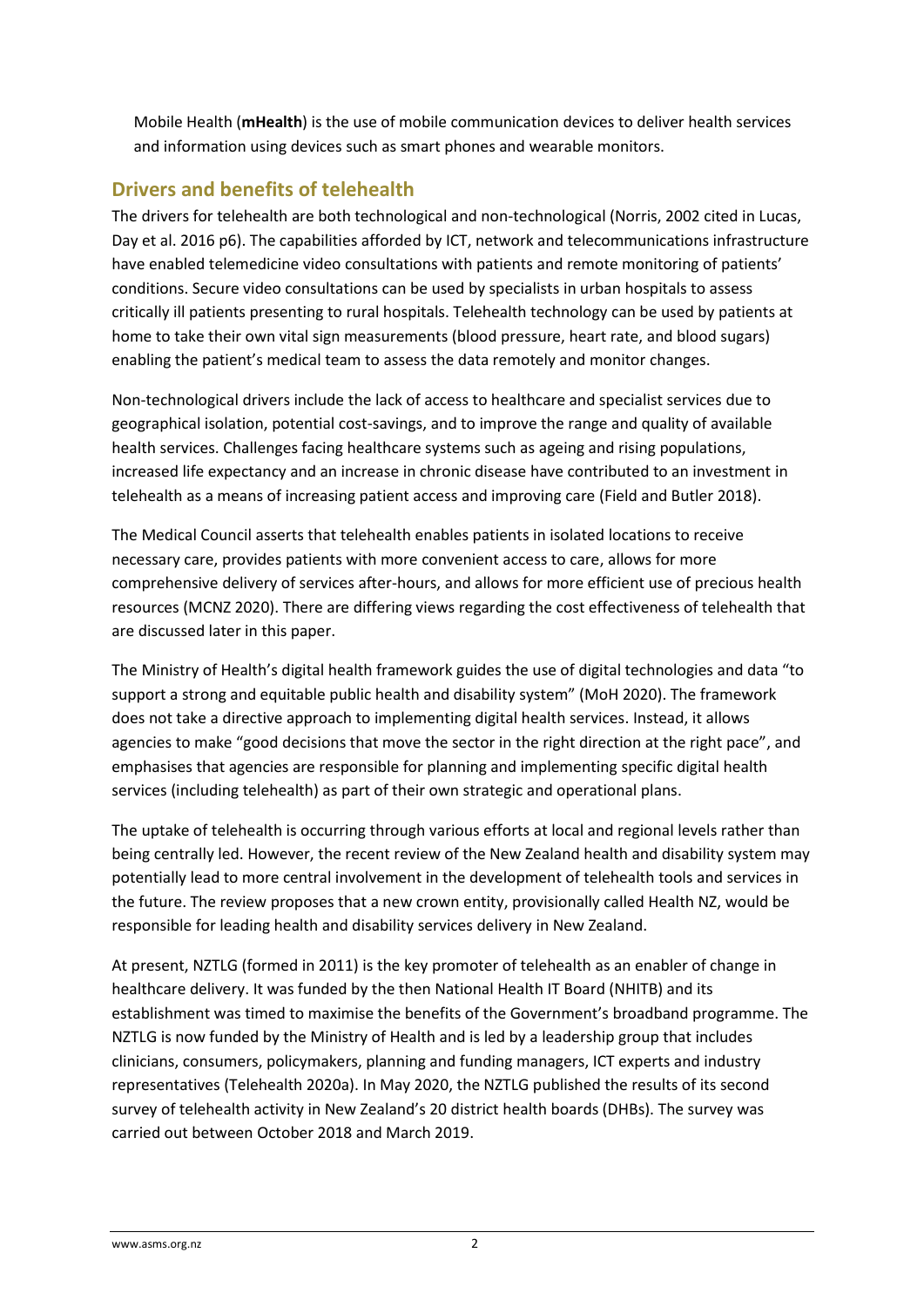The results of the survey suggest that telehealth is gradually becoming an integral part of medicine. In the South Island, a regional telehealth strategy was created in 2019 with the aim of implementing telehealth in a more coordinated and equitable way (Todd 2019). Similar regional arrangements are in place in the midland region DHBs (Waikato, Bay of Plenty, Lakes, Taranaki, and Tairāwhiti) and the four northern region DHBs (Northland, Waitematā, Auckland, and Counties Manukau). These developments, along with initiatives in the central region, are contributing to growth in uptake of telehealth.

According to Capital and Coast DHB, telehealth can improve access to health services for people who struggle to attend appointments, for example, people who lack transport, have work or childcare commitments (CCDHB 2020). Many patients cite the convenience of a telehealth consultation as a positive change (Bohot and Dixon 2019). The main reasons patients chose a telehealth outpatient appointment in a Waitematā DHB trial using Zoom were "to reduce travel, save time, save money and a shorter wait" (*Ibid* p9)<sup>1</sup>. During the trial, patients saved an estimated \$9,500 in travel costs in total in addition to loss of earnings savings of \$5,200 and saved approximately 324,000g carbon by not travelling. The DHB estimated it saved \$151 on average per telehealth appointment by not needing to use a clinic room, receptionist, or nurse (*Ibid*). Dr Ruth Large, Chair of the NZTLG has noted that telehealth offers a potential bonus for Māori who have a higher number of outpatient appointments per annum compared to non-Māori in many health districts with associated travel costs (Large 2020).

Improving the timeliness of outpatient care is recognised as a priority internationally as health systems face increasing demand for specialist services. There is some evidence to show that electronic consultations (asynchronous, text-based store-and-forward consultations between a referring clinician and a specialist) and image-based triage of referrals can be effective in reducing waiting lists and waiting times for specialist outpatient services by avoiding in-person appointments (Caffery, Farjian et al. 2016). The researchers note, however, that most services report that less than 10 percent of referrals are suitable for electronic consultations *(Ibid*).

A major study in a NHS acute trust found that when clinical, technical and practical preconditions are met virtual consultations appear to be safe, effective and convenient for patients who are preselected by their clinicians as 'suitable' even though such patients represent a small fraction of clinic workloads (Shaw, Wherton et al. 2018). Findings from the study also suggest that video consultations work better when the clinician and patient already know and trust each other (*Ibid)*.

The case for telehealth consultations seems logical and compelling, however, it is not always acceptable or accessible for patients. For example, just over half of the patients who were offered a telehealth appointment in the Waitemata DHB trial declined in favour of an in-person appointment<sup>2</sup> (Bohot and Dixon 2019). Patients cited lack of confidence with computers, not having internet access or a space suitable to take the call (*Ibid*), highlighting that a shift to telehealth may exacerbate inequities.

<sup>&</sup>lt;sup>1</sup> The trial covered four clinical areas: Otolaryngology, Diabetes, Physiotherapy (Lymphedema) and Altered High Youth Service (CADS).

<sup>&</sup>lt;sup>2</sup> The accept / decline outcome was not recorded for CADS.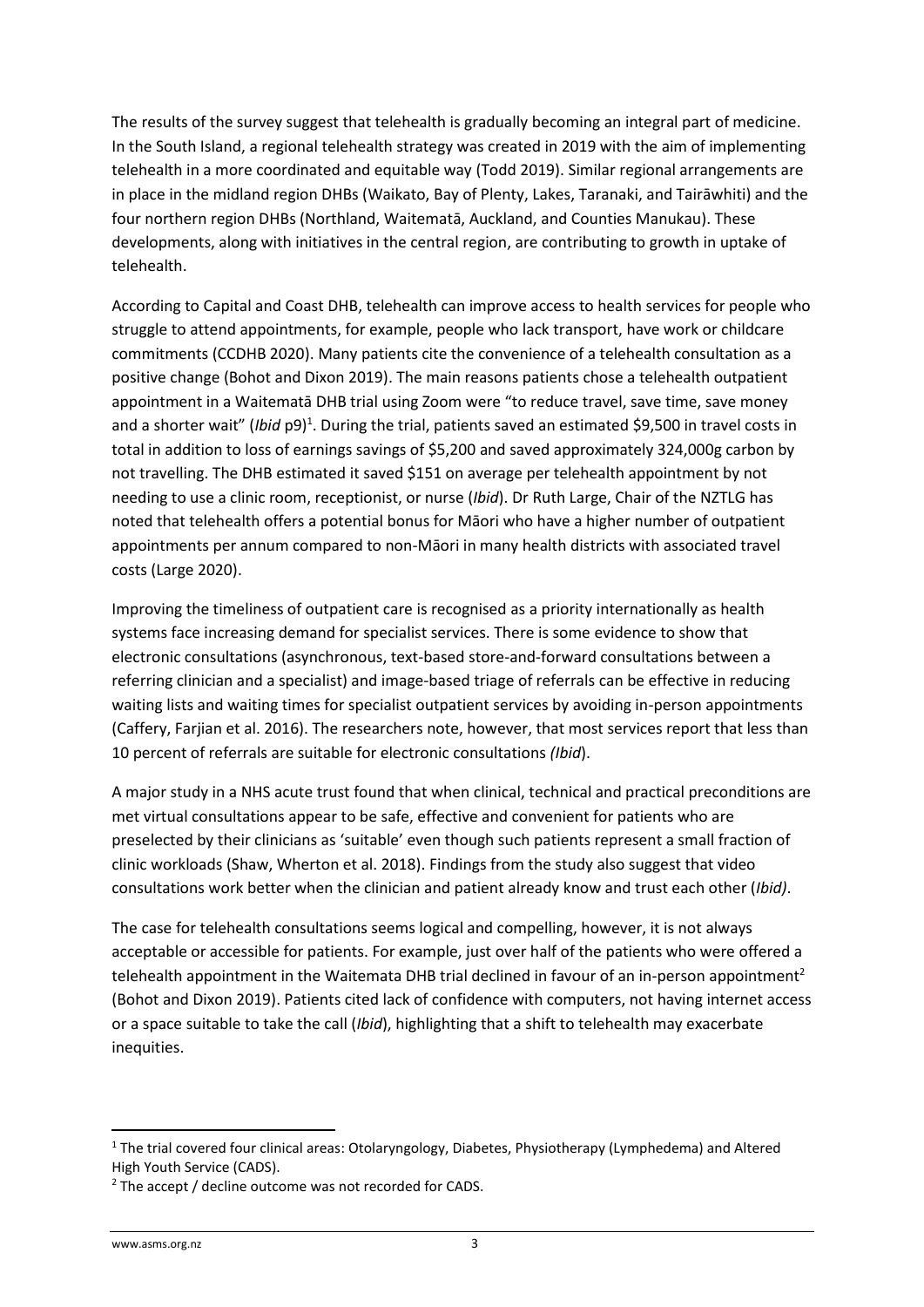Thus, despite the positives, there are some issues with telehealth which deserve consideration. The next section of this research brief attends to further barriers and challenges.

### **Barriers and challenges**

The study referred to above on the use of telehealth in a NHS acute trust found pressure on human and financial resources was the most significant barrier to implementing virtual consultation health services (Shaw, Wherton et al. 2018). The study found key posts were not filled; clinics were heavily booked; and the IT department was reluctant to support a major new technology initiative, because of severe staffing pressures. Some clinicians were unwilling to try the new technology because they were too busy. The authors note virtual consultations involve numerous and complex changes, for example, to routines for booking appointments, documenting consultations, and for arranging follow-ups. Data from the study starkly illustrated that high workloads and lack of organisational 'slack' (time, space, people, expertise) severely limited front-line teams' capacity to initiate and successfully maintain the embedding of virtual consultations in their clinical work. The authors conclude that, while the technology 'works', adoption of telemedicine tends to be circumscribed due to these pressures.

Another key finding from this study is the importance of allowing clinicians and administrative staff the time and space to learn new technological developments. Further, it is imperative that they have the time to consider how best to link it with clinical care, to be confident in its use and feel able to decide whether or not to adopt and embed the technology within clinic routines. The researchers found that strong clinical leadership and 'champions' of the new technology and mode of service delivery appear to be key to overcoming the multiple and intersecting barriers (Shaw, Wherton et al. 2018).

As noted above, a shift to telehealth services may amplify inequities. The Ministry of Health acknowledges that to be effective, telehealth requires fast broadband internet services. As a consequence, it has committed to actively addressing disparities in use of digital health services due to location, cost, digital literacy or other factors (MoH 2020). However, despite the increased availability of fast broadband services there are still many in New Zealand without internet access; the 2018 census showed 211,000 households (13%) do not have internet access at home, which is likely to be an underestimation given the flaws with the 2018 census methodology. The 2019 DHB telehealth survey reported that 15 DHBs cited lack of patient access to devices as a barrier for telehealth and twelve reported patients not having fast internet as a barrier.

Technology is a driver of the development of telehealth enabling health care services to be delivered at a distance. However, Shaw et al found that while the need to train staff in the new technology is usually recognised there is little acknowledgement by government and industry of the lack of access, skills or motivation of the target population (many of whom are poor, sick and elderly people) who cannot use the web and/or have no access to the internet. The authors suggest that approaching these health inequalities in social terms is "more likely to produce a more broad-based solution that includes assessment of the user experience, patient and carer needs and the use of co-design methodologies" (Shaw, Wherton et al. 2018). They contrast this approach with technology driven ones that tend to focus on the provision of particular technology - and digital literacy and connectivity in disadvantaged populations are seen as 'deficits' that can be fixed.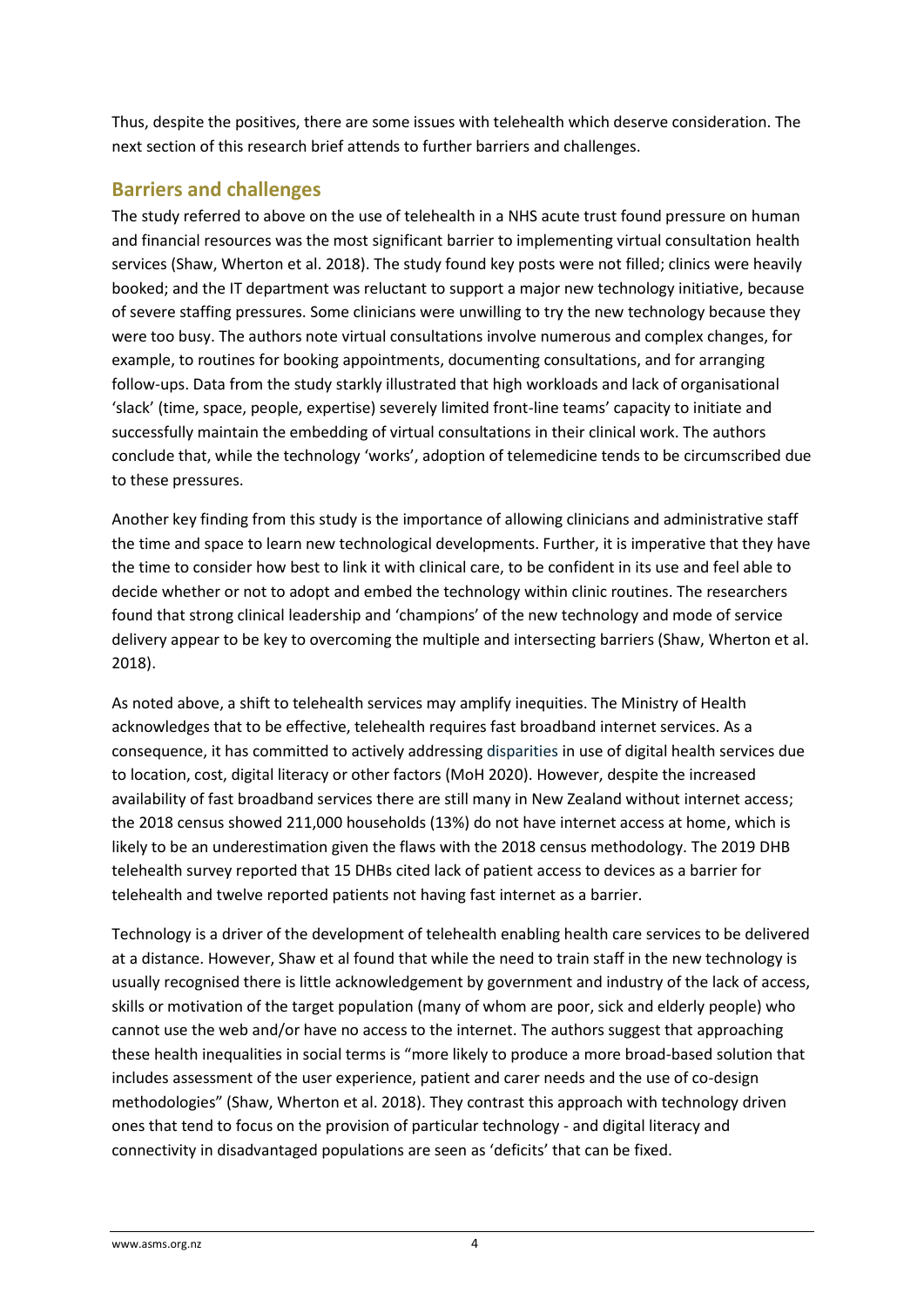An aspect of telehealth that deserves further consideration is whether it does reduce health costs. The literature on cost-effectiveness of telehealth shows mixed results and many published studies are small or are likely to have been strongly influenced by selection and publication bias. The policy assumption is that technology is a way to achieve cost-savings, for example, by reducing staff time or supporting care for people at home. In many instances, however, embedding technology into organisational infrastructure requires "much time and effort, and many resources to achieve alignment with existing management and administrative structures, processes, and routines" (Shaw, Wherton et al. 2018). As such, the cost effectiveness of any telehealth system will always depend on a variety of factors and cannot be assumed.

Other research notes that the emergence of new telehealth-related capabilities presents "exciting opportunities to enhance value-based clinical care" (Tuckson, Edmunds et al. 2017). Benefits cited include continuous advancement in electronic health records and clinical decision-making support systems. Nevertheless, despite these opportunities, Tuckson et al found limited evidence regarding the effect of telehealth on health costs and utilisation. They concluded that "clinicians deserve access to a more complete body of evidence on telehealth care as they make important decisions with, and on behalf of, their patients" (Ibid, p1591). Researchers have also commented that limited data and information currently exist concerning health outcomes achieved for patients using telehealth. For example, (Ekeland, Bowes et al. 2010) found that despite many studies and systematic reviews on the effects of telemedicine, high quality evidence regarding the positive impact of telemedicine on clinical outcomes is lacking.

Considerable new evidence on the uptake of telehealth is emerging from the rapid shift globally to the remote provision of health care services necessitated by the Covid-19 pandemic. This final section examines the sudden adoption of telehealth.

#### **Responding to Covid-19**

Telehealth has become a key tool in many countries for preventing the spread of the virus and protecting health workers, while maintaining patient access to care. Most recently, Trish Greenhalgh, GP and Professor of Primary Care Health Sciences, Oxford University, explained the rapid implementation of virtual consultations in the NHS in terms of the concept of 'relative advantage'. In her view, whether and how quickly telehealth is adopted depends on whether it is an improvement on prior practice. In the Covid-19 context, the relative advantage of telehealth is, in Dr Greenhalgh's opinion, stark:

*"*Until a few weeks ago, unless you lived somewhere really remote, it was easy to pop to the hospital or the GP. With COVID-19, if you're a patient and you go to a GP surgery or you're a doctor and you see patients face-to-face, there's a high risk of infection. Suddenly the relative advantage of virtual consultations has changed dramatically" (Greenhalgh 2020a)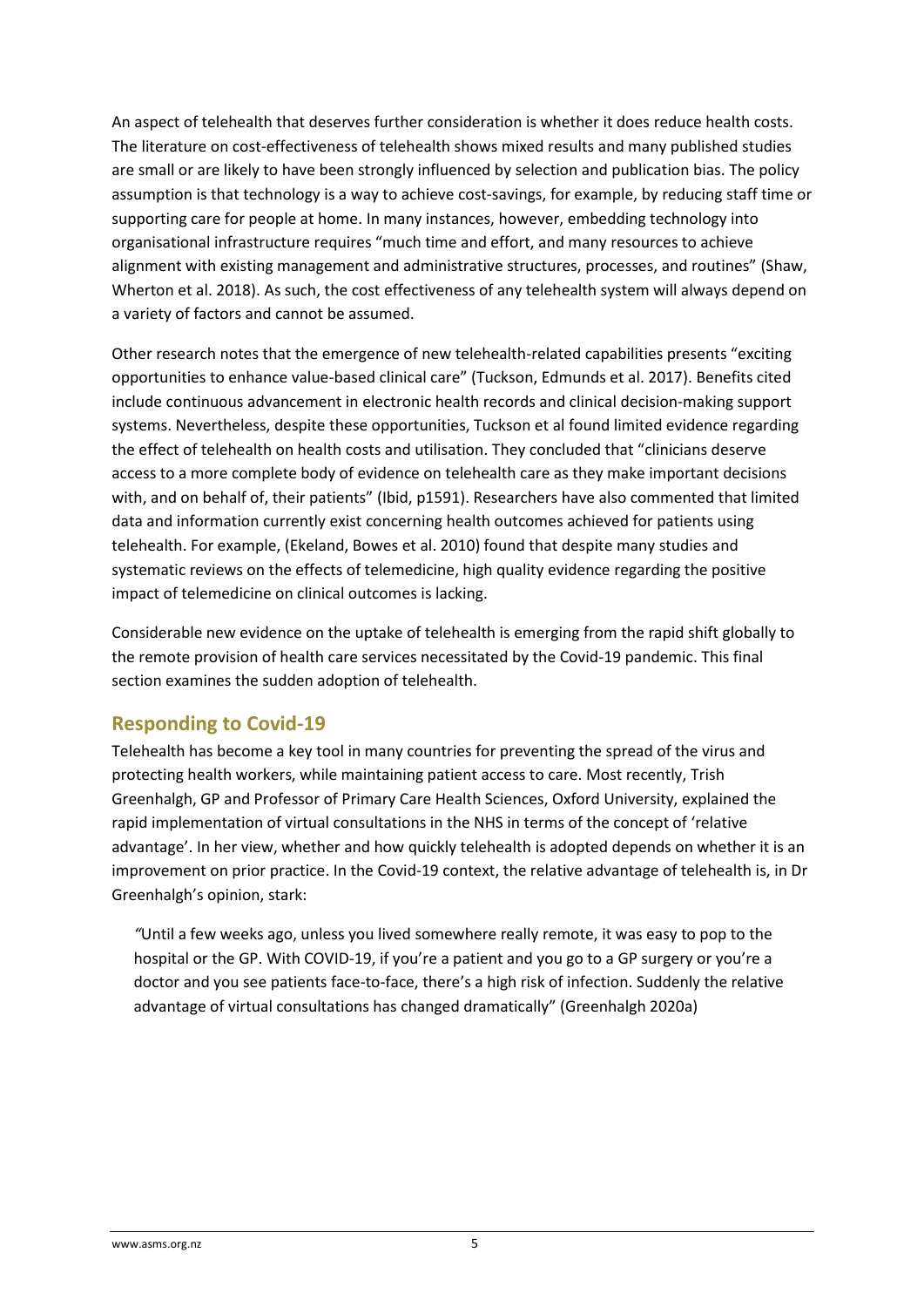Early in the global pandemic in New Zealand the health care system moved quickly to use telehealth services as it prepared for the worst. For example, 65% of outpatient services at the Manukau SuperClinic did 50 percent or more of their consultations through telehealth during Level 4 lockdown<sup>3</sup> (Ko Awatea, 2020). The restrictions that were put in place in New Zealand eliminated the threat of Covid-19. However, lockdown measures have since been reinstated due to re-emergence of community transmission.

In the UK, researchers found the pandemic led to a rapid transition to remote/digital health services for a large proportion of the population - moving to a 'digital by default' approach as remote and virtual consultations and appointments became the norm. It was recently estimated that 85% of consultations are being done remotely. Findings from the research include that remote consultations and technology can make significant improvements to general practice, hospital outpatient and mental health appointments. However, the research with patients showed that telehealth is not suitable for some people in certain groups - for example, people with sensory disabilities, language difficulties and mental health illnesses, such as autism. A concern raised is that a blanket approach will be taken that does not consider individual need and circumstance. It is suggested that "a blended offer, including text, phone, video and in-person would provide the best solution" (Health Watch National Voices 2020).

The assessment of the 'relative advantage' of in-person (kanohi ki te kanohi) consultations has been coloured by directives at a central government level in New Zealand discouraging in-person interaction wherever possible. The result of this was a broader uptake of telehealth, including in clinical contexts where it would perhaps not otherwise have found a foothold.

Existing trial research has focused on clinically stable patients requiring follow up, generally in a hospital outpatient setting and championed by keen practitioners (Greenhalgh 2020a). Early evidence since the pandemic has emerged suggests that, even in a Covid-19 context, there has been significant variability between specialities in the uptake of telehealth consultations<sup>4</sup> (Ko Awatea 2020). However, it also appears the pandemic necessitated the roll-out of telehealth to higher risk patients by clinicians who may not otherwise have considered utilising it as part of their practice (Greenhalgh 2020a).

Prior to the Covid-19 outbreak, data showed that 60% of interactions using teleconferencing in New Zealand DHBs was clinician to clinician and team sessions, with patients involved in 40% (NZ Telehealth Forum and Resource Centre, 2019). The number of pilots and planned telehealth services indicated that DHBs already intended to reverse these ratios with a significant shift in focus to video conferencing with patients. Commentators had considered this ambitious, judging DHB readiness for telehealth as variable and generally falling short in the capacity needed to meet current demand, let alone future demand (*Ibid*). This view was reiterated in the New Zealand Health and Disability System Review, released in June 2020, which advised that mechanisms for funding and incentivising providers to offer telehealth services need to be designed, implemented and sustained.

<sup>&</sup>lt;sup>3</sup> The majority of telehealth consultations were via telephone, and only a very small percentage (1%) were done via videoconference.

<sup>4</sup> The proportion of consultations delivered via telehealth by service ranged from 90% to 10%. This variation was not explained by the type of appointment (FSA or FU) in each specialty.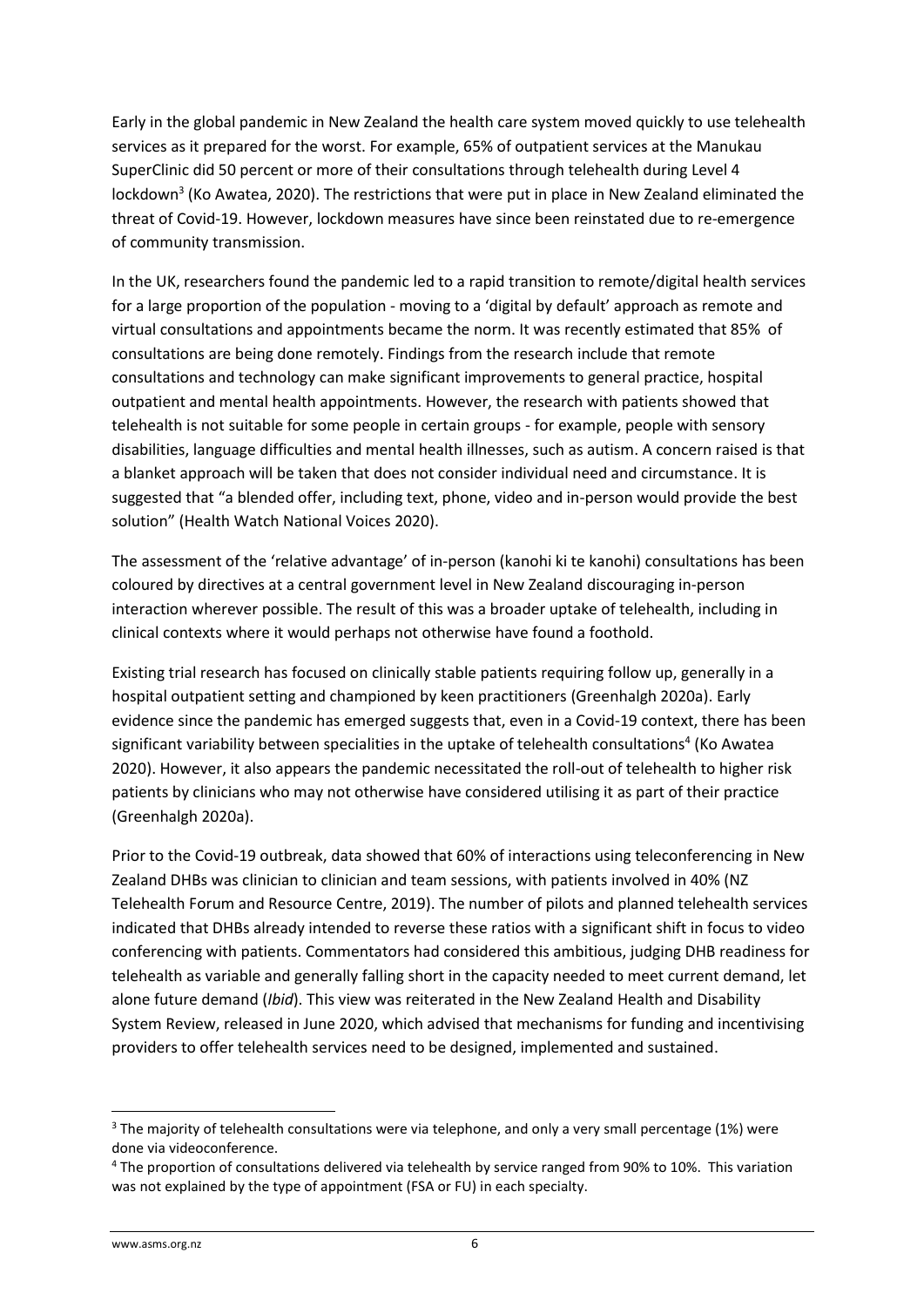Despite these doubts, the Covid-19 pandemic may have accelerated achievement of, and expanded, existing telehealth targets. Some clinicians consider that, whereas telehealth had previously been viewed largely as an optional or exceptional means of delivering health care services, one of the lasting consequences of the pandemic will be that telehealth consultations will become mainstream (Boyages 2020). Furthermore, clinicians and patients have been given the opportunity to observe telehealth in action, and many are seeing that it works and is easier than anticipated (Greenhalgh 2020a).

In New Zealand, the telehealth experience may be more positively received, in part because our health system has not been overwhelmed with Covid-19 patients as has been the case abroad. In foreign jurisdictions, a key tenet of telehealth during the pandemic has been the provision of healthcare, en masse, to save time and prevent hospitals being inundated. The evidence from those jurisdictions should be considered in that high-stress context. In New Zealand, where the number of Covid-19 cases has been contained, we have not had the same pressure on our health system's capacity. Our experience with telehealth, while fast-tracked, has therefore been somewhat more measured and less stressed, which may positively colour individual clinician and patient perspectives.

Despite this theoretical advantage, early domestic evidence suggests the increased utilisation of telehealth during the pandemic has not been without its issues. A rapid review of the sudden shift to telehealth video and phone consultations in outpatient services at Manukau SuperClinic during New Zealand's government enforced lockdown highlighted several key challenges. These included technology deficiencies affecting equitable access; concerns regarding privacy and confidentiality of remote consultations; and difficulties modelling a whanau-centred, culturally safe care approach remotely. There was also a general lack of clarity, particularly from a patient perspective, regarding processes for telehealth consultations. These issues were however successfully mitigated in many instances by healthcare providers taking the time to provide clear explanations. For clinicians, the review identified that a shift to telehealth requires major changes in roles, routines and processes. Adjusting to these changes risks increasing clinician workloads, disincentivising the ongoing utilisation of telehealth (Ko Awatea 2020).

#### **What lies ahead?**

The experience has shown us that telehealth is certainly worthwhile in dealing with a pandemic or civil emergency; this knowledge and awareness will lead to greater uptake and the demand for telehealth services will continue to grow. However, the evidence supports the need for development of supportive systems and processes, scheduling, training, guidance and communication strategies for clinicians and patients to expand the use of telehealth as part of routine delivery of care. It is important to note that these strategies need to go beyond technical aspects to cover the whole care pathway and consultation process to ensure a culturally competent and health literate approach. Specific recommendations from the Manukau SuperClinic review include standardising the roll out of telehealth to create a uniform selection criteria, and developing a systematic approach to monitoring and evaluation (Ko Awatea 2020).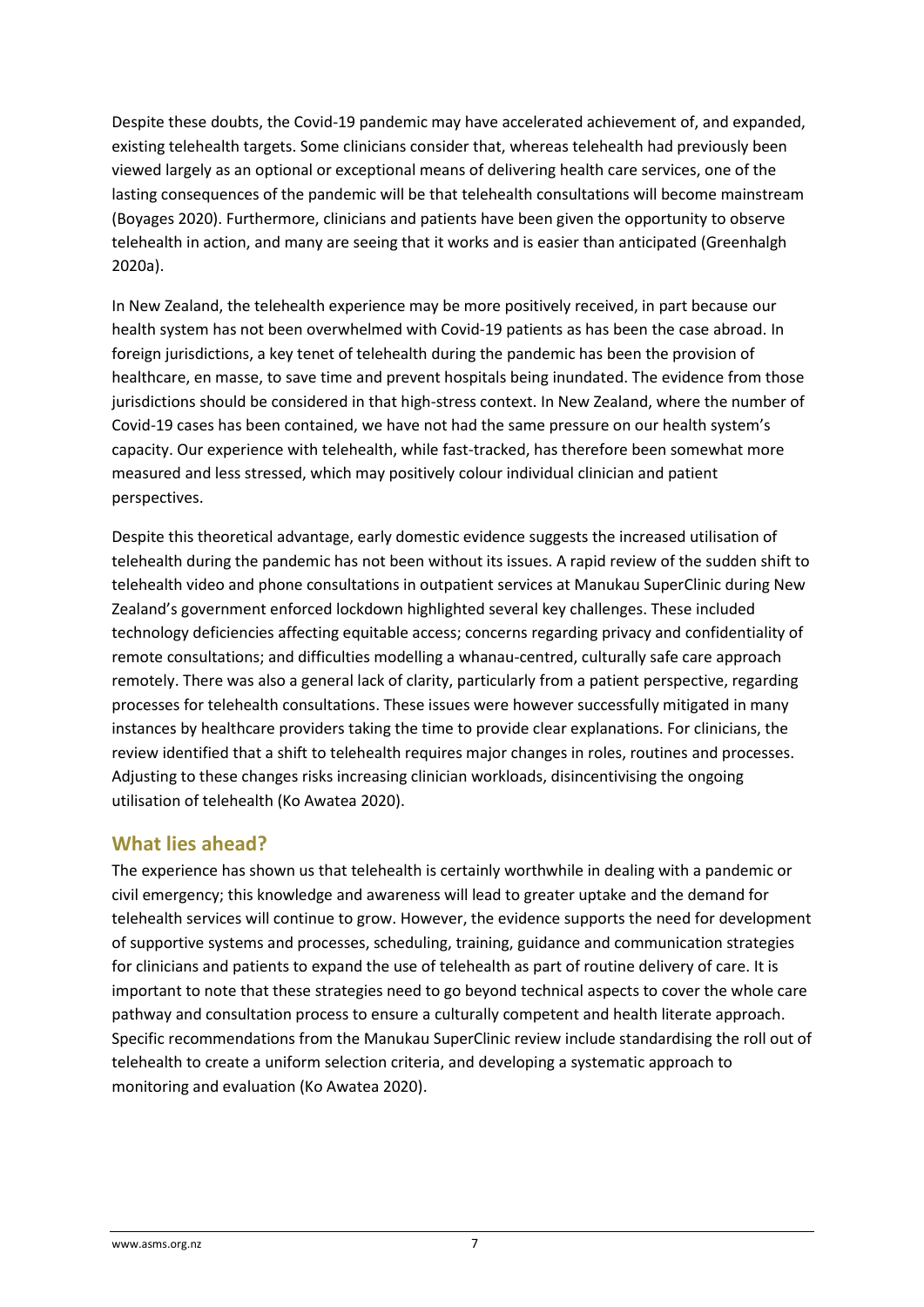Overall, the evidence abroad and in New Zealand indicates a positive reception to telehealth in a Covid-19 context. Despite this, there is evidence to suggest patient expectations are that the provision of health care services will return to conventional modes post-pandemic (KoAwatea 2020). In New Zealand, there has been some indication that a 'business as usual approach' - reverting to the historically necessary model of in-person interactions - returned following the lifting of Level 4 restrictions (*Ibid*). To achieve a successful, permanent transition to telehealth a quality improvement mindset will be required (Greenhalgh 2020b). The focus must be on providing a better service, rather than providing a technical solution. In short, the 'relative advantage' of telehealth must persist in the absence of a novel pandemic crisis, from both a patient and clinician perspective.

At the very least, the Covid-19 experience will produce a body of data that can be used to assess whether and how telehealth can be implemented to improve health care services. While that data will always need to be considered in the novel pandemic context in which it has emerged, it is not without value and should not be disregarded.

The public health system in New Zealand lacks the capacity to enable the shift to telehealth to be sustainable. Successful embedding of telehealth will depend on a multiplicity of factors, including appropriate resourcing. Health is a complex adaptive system where a 'plug in and play' approach to adopting technology does not work. A whole-system strategy is required that includes enabling and supporting clinicians to influence the adoption of telehealth in their service and to ensure that digital healthcare is focussed on patient needs.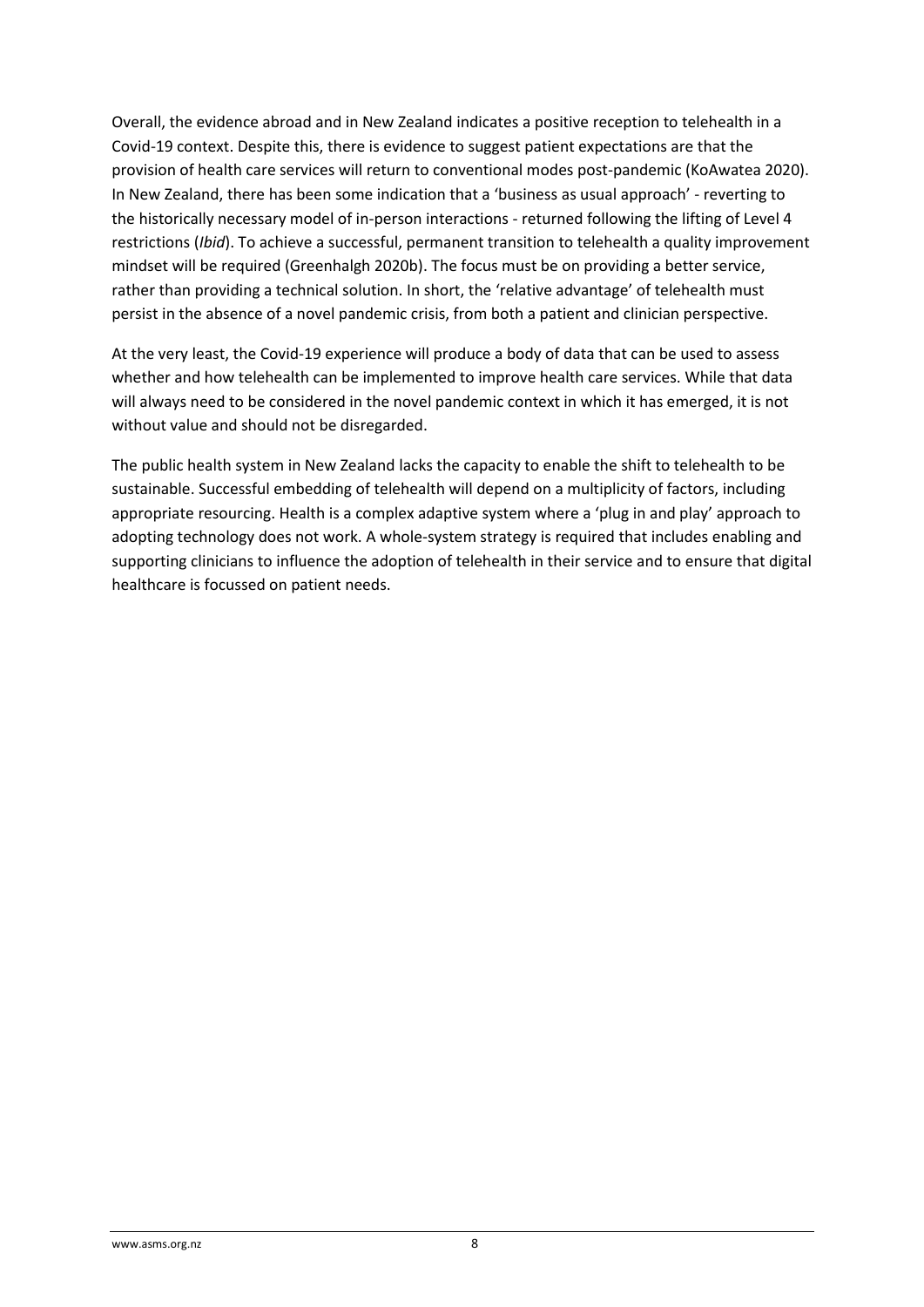#### **References**

ASMS (2018). Path to Patient Care: Discussion on the potential benefits of patient centred care and what needs to happen to truly achieve it. Health Dialogue. Wellington, New Zealand, Association of Salaried Medical Specialists.

Bohot, K. and E. Dixon (2019). Outpatient Telehealth Trial (OTT), Waitemata District Health Board.

Boyages, S. (2020). "COVID-19 consequence: Telehealth will go mainstream." MJA(15).

Caffery, L. J., M. Farjian and A. C. Smith (2016). "Telehealth interventions for reducing waiting lists and waiting times for specialist outpatient services: A scoping review." Journal of telemedicine and telecare **22**(8): 504-512.

CCDHB (2020). The use of Telehealth within ORA Services: A guide for Patients, Cliinicians and Managers, Capital & Coast District Health Board.

Ekeland, A. G., A. Bowes and S. Flottorp (2010). "Effectiveness of telemedicine: a systematic review of reviews." International journal of medical informatics **79**(11): 736-771.

Field, A. and R. Butler. (2018). "Virtual Health: Rapid Review of Evidence and Implications ", https://static1.squarespace.com/static/5387bfb9e4b0914d54b40eab/t/5b5d1a49575d1fa8d6267957/153282 8241365/Virtual+health+review+synthesis+of+key+findings+180505.pdf.

Greenhalgh, T. (2020a). Using virtual consultations in the fight against COVID-19: Interview with Professor Trish Greenhalgh, The Heart Foundation.

Greenhalgh, T. (2020b). Video Consultations: a guide for practice, University of Oxford

KoAwatea (2020). Rapid Review of Telehealth Consultations in Manukau Superclinic Outpatient Services During Covid-19 Level 4, Counties Manukau Health.

Large, R. (2020). The Covid telehealth boom: Impacts on patient transport and health inequities

Lucas, J. A. M., K. Day and M. L. L. Honey (2016). "Clinician's Perceptions of Telehealth for Emergency Care on the West Coast of New Zealand: Findings of a Descriptive Study " The Journal of the College of Emergency Nurses New Zealand (NZNO)(March 2016): 6-10.

MCNZ (2020). Telehealth. Medical Council of New Zealand Telehealth Statement. Wellington, Medical Council of New Zealand.

MoH (2020). "Digital Health Strategic Framework." https://www.health.govt.nz/our-work/digitalhealth/digital-health-strategic-framework Accessed 5 July 2020.

Health Navigator (2020). Telehealth information for health providers. Health Navigator New Zealand

Shaw, S., J. Wherton, S. Vijayaraghavan, J. Morris, S. Bhattacharya, P. Hanson, D. Campbell-Richards, S. Ramoutar, A. Collard and I. Hodkinson (2018). "Advantages and limitations of virtual online consultations in a NHS acute trust: the VOCAL mixed-methods study." Health Services and Delivery Research **6**(21).

Telehealth. (2020a). "NZ Telehealth Forum and Resource Centre." Retrieved 5 July 2020, www.telehealth.org.nz.

Telehealth (2020b). "What is telehealth?" https://www.telehealth.org.nz/telehealth-forum/what-istelehealth/ Accessed 5 July 2020.